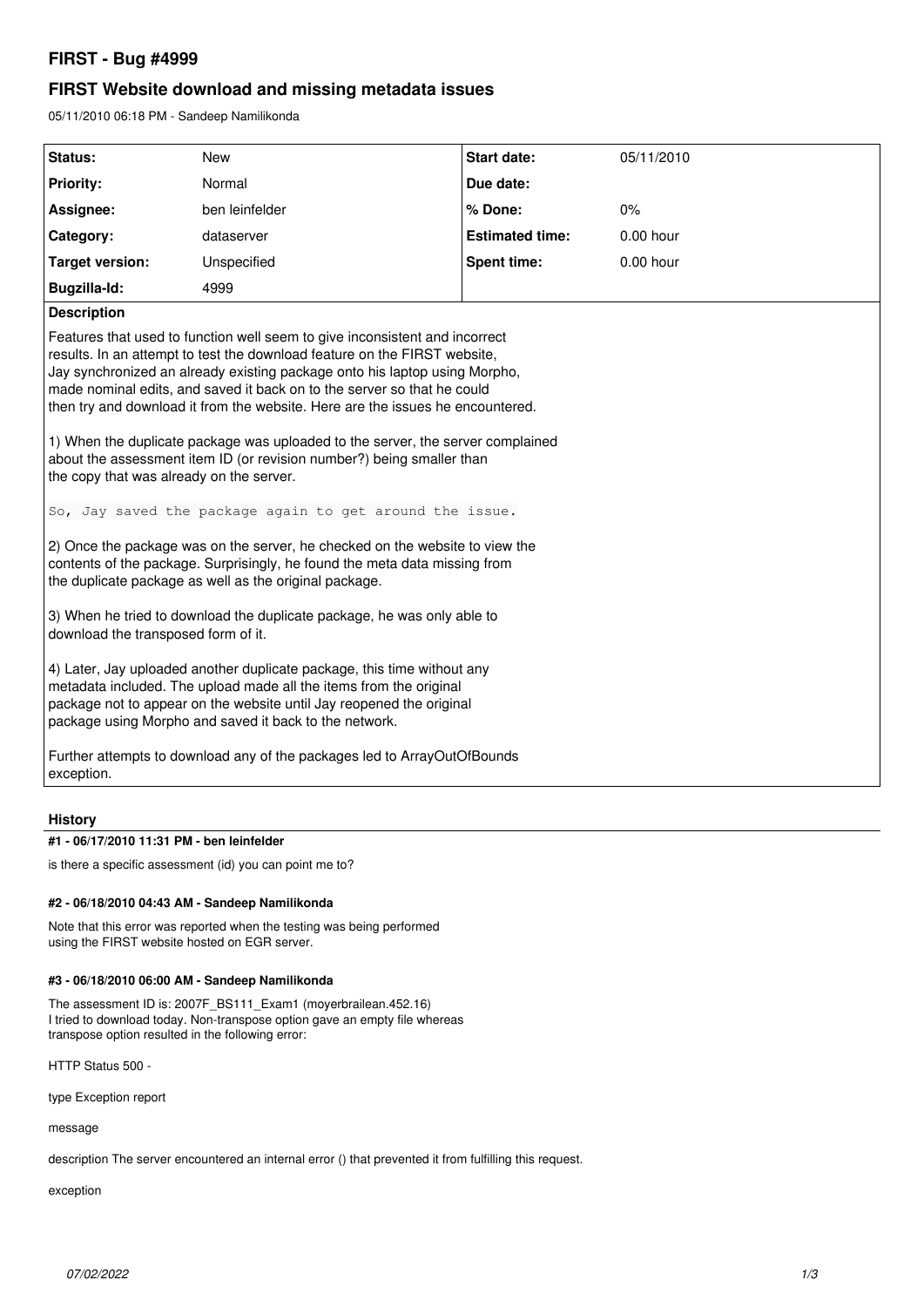org.apache.jasper.JasperException: java.lang.ArrayIndexOutOfBoundsException: -1 org.apache.jasper.servlet.JspServletWrapper.handleJspException(JspServletWrapper.java:491) org.apache.jasper.servlet.JspServletWrapper.service(JspServletWrapper.java:419) org.apache.jasper.servlet.JspServlet.serviceJspFile(JspServlet.java:313) org.apache.jasper.servlet.JspServlet.service(JspServlet.java:260) javax.servlet.http.HttpServlet.service(HttpServlet.java:717) org.vfny.geoserver.filters.SetCharacterEncodingFilter.doFilter(SetCharacterEncodingFilter.java:122) root cause

java.lang.ArrayIndexOutOfBoundsException: -1 java.util.ArrayList.remove(ArrayList.java:390) org.apache.jsp.style.skins.first.download\_jsp.transpose(download\_jsp.java:335) org.apache.jsp.style.skins.first.download\_jsp.handleDataquery(download\_jsp.java:483) org.apache.jsp.style.skins.first.download\_jsp.\_jspService(download\_jsp.java:574) org.apache.jasper.runtime.HttpJspBase.service(HttpJspBase.java:70) javax.servlet.http.HttpServlet.service(HttpServlet.java:717) org.apache.jasper.servlet.JspServletWrapper.service(JspServletWrapper.java:377) org.apache.jasper.servlet.JspServlet.serviceJspFile(JspServlet.java:313) org.apache.jasper.servlet.JspServlet.service(JspServlet.java:260) javax.servlet.http.HttpServlet.service(HttpServlet.java:717) org.vfny.geoserver.filters.SetCharacterEncodingFilter.doFilter(SetCharacterEncodingFilter.java:122) note The full stack trace of the root cause is available in the Apache Tomcat/6.0.24 logs.

Some old relevant information that I dug up from e-mail exchanges at MSU:

Exam 1 Empty cart, home, put in Exam 1, select exam metadata:

title term institutionName instructorName year

download options are 50 item fields, transpose, score, resonse, but NO response file: 36 minutes, blank. empty cart. Put in Exam 1, try again with same settings. About 2 minutes and receive this error:

Exception report

message

description The server encountered an internal error () that prevented it from fulfilling this request.

exception

org.apache.jasper.JasperException: java.lang.ArrayIndexOutOfBoundsException: -1 org.apache.jasper.servlet.JspServletWrapper.handleJspException(JspServletWrapper.java:491) org.apache.jasper.servlet.JspServletWrapper.service(JspServletWrapper.java:419) org.apache.jasper.servlet.JspServlet.serviceJspFile(JspServlet.java:313) org.apache.jasper.servlet.JspServlet.service(JspServlet.java:260) javax.servlet.http.HttpServlet.service(HttpServlet.java:717) org.vfny.geoserver.filters.SetCharacterEncodingFilter.doFilter(SetCharacterEncodingFilter.java:122) root cause

java.lang.ArrayIndexOutOfBoundsException: -1 java.util.ArrayList.remove(ArrayList.java:390) org.apache.jsp.style.skins.first.download\_jsp.transpose(download\_jsp.java:335) org.apache.jsp.style.skins.first.download\_jsp.handleDataquery(download\_jsp.java:483) org.apache.jsp.style.skins.first.download\_jsp.\_jspService(download\_jsp.java:574) org.apache.jasper.runtime.HttpJspBase.service(HttpJspBase.java:70) javax.servlet.http.HttpServlet.service(HttpServlet.java:717) org.apache.jasper.servlet.JspServletWrapper.service(JspServletWrapper.java:377) org.apache.jasper.servlet.JspServlet.serviceJspFile(JspServlet.java:313) org.apache.jasper.servlet.JspServlet.service(JspServlet.java:260) javax.servlet.http.HttpServlet.service(HttpServlet.java:717) org.vfny.geoserver.filters.SetCharacterEncodingFilter.doFilter(SetCharacterEncodingFilter.java:122) note The full stack trace of the root cause is available in the Apache Tomcat/6.0.24 logs.

Also,<http://www.egr.msu.edu/first-logging/stderr.log> has more diagnostic info.

### **#4 - 03/27/2013 02:28 PM - Redmine Admin**